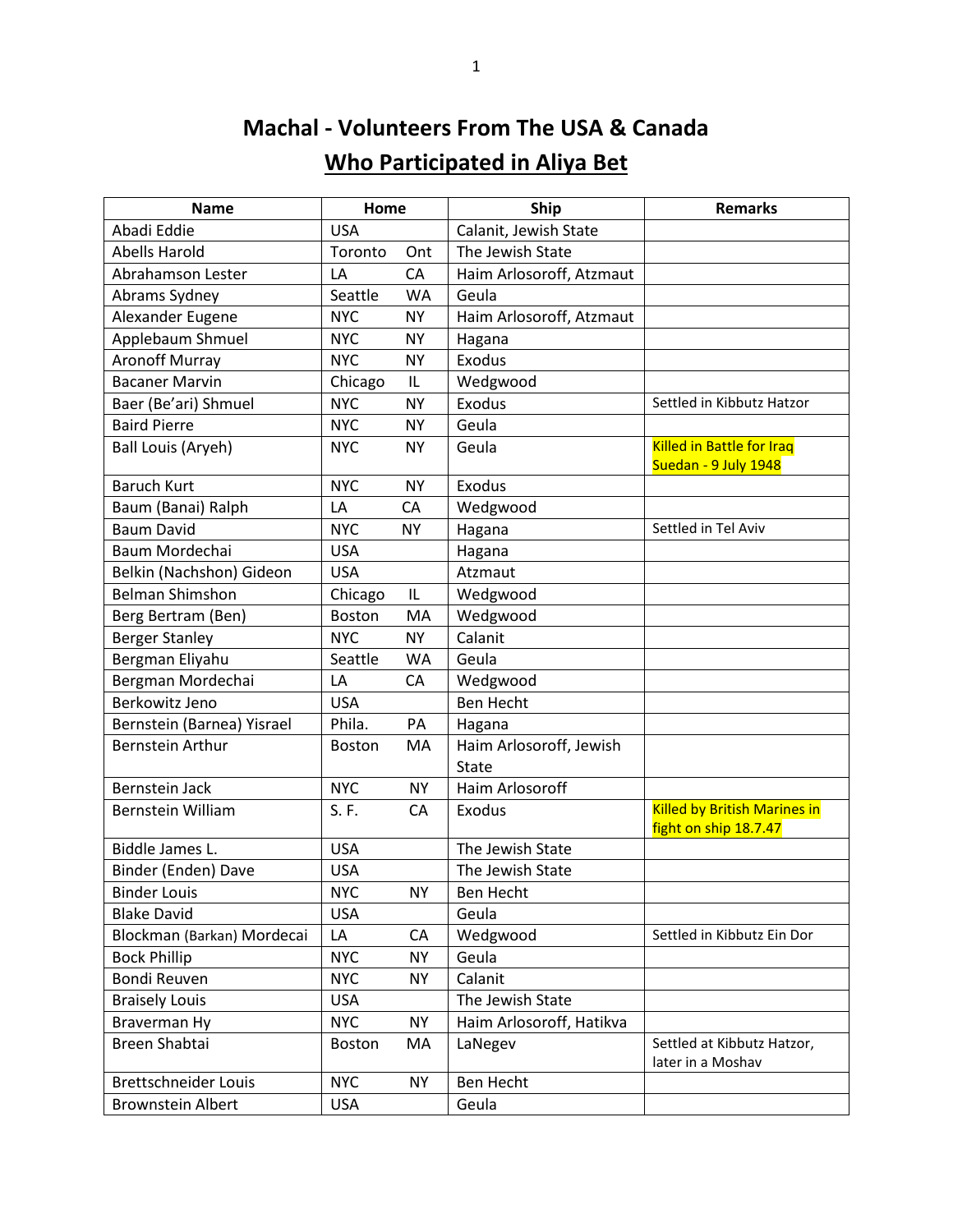| Bugoslavski Benny          | Montreal Que            | Merchant Ship-   | <b>Killed in defense of Gush</b>                                                                |
|----------------------------|-------------------------|------------------|-------------------------------------------------------------------------------------------------|
|                            |                         | Palyam           | <b>Etzion</b>                                                                                   |
| <b>Buiza Miguel</b>        | <b>USA</b>              | Geula            |                                                                                                 |
| Buxenbaum Jo               | <b>NYC</b><br><b>NY</b> |                  | Headed the Front Office of<br>the Hagana for purchasing<br>ships, later made Aliya to<br>Israel |
| Calic Yitzchak             | S. F.<br>CA             | Calanit          |                                                                                                 |
| <b>Christie Paul</b>       | <b>USA</b>              | Geula            |                                                                                                 |
| Cohen Eli                  | Montreal Que            | Wedgwood         | Settled in Haifa                                                                                |
| Cushenberry Walter R       | <b>USA</b>              | <b>Ben Hecht</b> |                                                                                                 |
| Dreifus Yochanan           | Chicago<br>IL           | Calanit          |                                                                                                 |
| <b>Edmundson Howard</b>    | <b>USA</b>              | The Jewish State |                                                                                                 |
| <b>Efros Duke</b>          | <b>USA</b>              | Haim Arlosoroff  |                                                                                                 |
| <b>Fariallo Charles</b>    | <b>NJ</b>               | Geula            |                                                                                                 |
| Feinberg (Galili Tzvi) Hal | <b>NYC</b><br><b>NY</b> | Hatikva          |                                                                                                 |
| <b>Fendel David</b>        | Boston<br>MA            | Hagana           |                                                                                                 |
| <b>Fliegler Heinz</b>      | <b>NYC</b><br><b>NY</b> | Wedgwood         | Officer in US merchant<br>marine                                                                |
| Foreman Bentley            | Toms River NJ           | Exodus           |                                                                                                 |
| Frank Yaakov               | <b>USA</b>              | Hagana           |                                                                                                 |
| Freundlich Eli             | <b>NYC</b><br><b>NY</b> | <b>Ben Hecht</b> |                                                                                                 |
| Friedlander Jack           | <b>NYC</b><br><b>NY</b> | The Jewish State |                                                                                                 |
| <b>Galili Irving</b>       | <b>USA</b>              | Calanit          |                                                                                                 |
| Gibraltar Jared            | <b>USA</b>              | The Jewish State |                                                                                                 |
| <b>Gilbert Peter</b>       | <b>USA</b>              | Geula            |                                                                                                 |
| Gilden Joe                 | <b>Baltimore MD</b>     | Hatikva          |                                                                                                 |
| <b>Ginsberg Murray</b>     | Toronto<br>Ont          | Wedgwood         |                                                                                                 |
| Goldberg Sol               | Montreal Que            | The Jewish State |                                                                                                 |
| Goldman Eugene             | <b>NYC</b><br><b>NY</b> | Geula            |                                                                                                 |
| Goldman George             | <b>USA</b>              | Geula            |                                                                                                 |
| <b>Goldstein David</b>     | <b>NYC</b><br><b>NY</b> | Calanit          |                                                                                                 |
| Goldstein Myron            | <b>NYC</b><br><b>NY</b> | Exodus           |                                                                                                 |
| <b>Gooen Martin</b>        | <b>NYC</b><br><b>NY</b> | Geula            |                                                                                                 |
| <b>Gordon Samuel</b>       | Baltimore MD            | Hatikva          |                                                                                                 |
| <b>Gottlieb David</b>      | <b>USA</b>              | Wedgwood         |                                                                                                 |
| Gottlieb William A.        | <b>USA</b>              | Wedgwood         |                                                                                                 |
| Grauel John                | Worcester MA            | Exodus           |                                                                                                 |
| Greaves Walter             | Providence RI           | Ben Hecht        |                                                                                                 |
| Greenfield Murray S.       | <b>NYC</b><br><b>NY</b> | Hatikva          |                                                                                                 |
| <b>Greer David</b>         | <b>NYC</b><br><b>NY</b> | Geula            |                                                                                                 |
| Grivendi Bill              | <b>USA</b>              | Calanit          |                                                                                                 |
| Grossman Al                | <b>USA</b>              | Calanit          |                                                                                                 |
| <b>Gutman David Leo</b>    | <b>NYC</b><br><b>NY</b> | Ben Hecht, Geula |                                                                                                 |
| Halevi Avraham             | <b>NYC</b><br><b>NY</b> | Hagana           | Settled in Kibbutz Hatzor                                                                       |
| Halperin Benjamin          | <b>NYC</b><br><b>NY</b> | Calanit          |                                                                                                 |
| Haramati Hillel            | Detroit<br>MI           | Latrun           | Settled in Kibbutz Ein Dor                                                                      |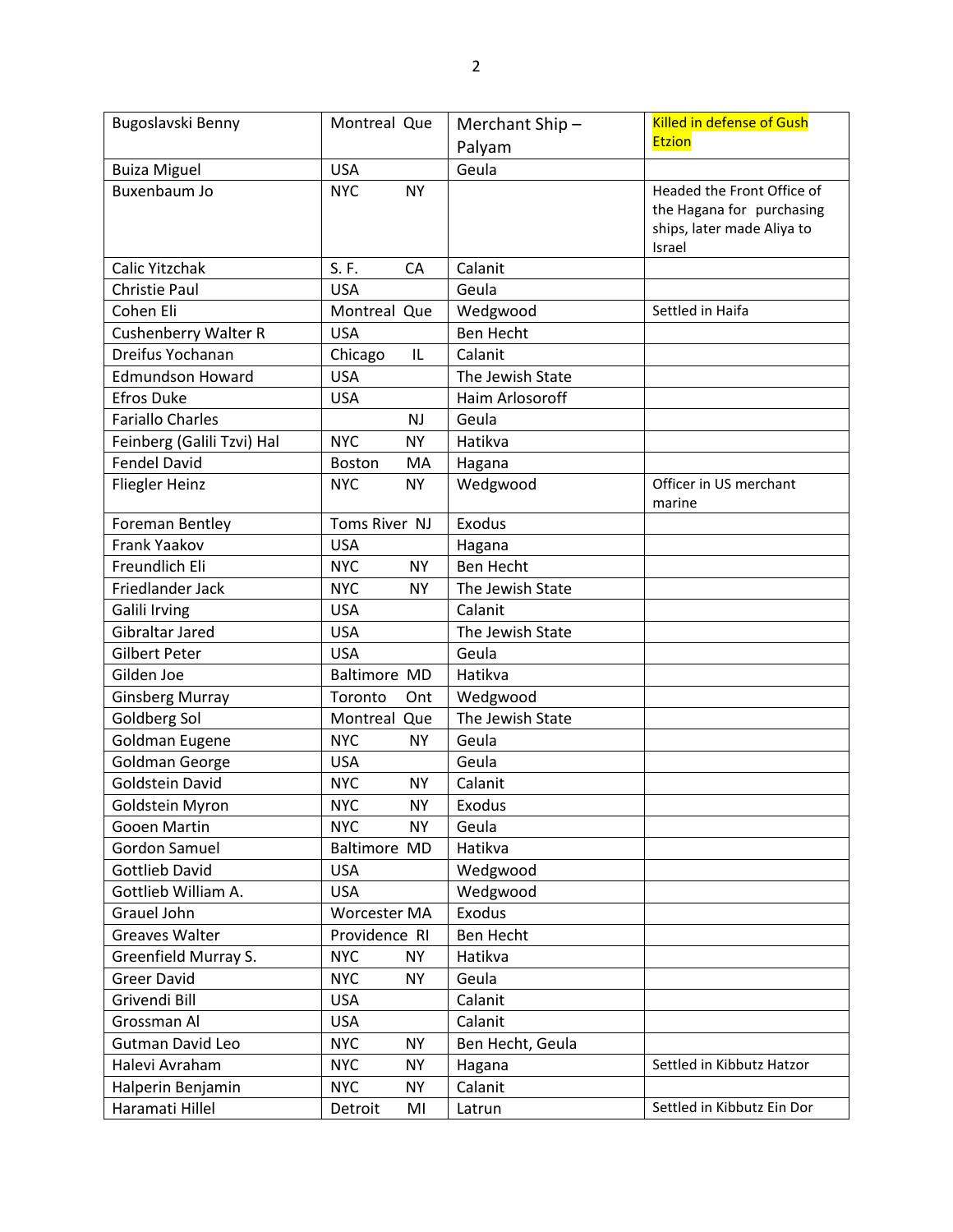| Heggie James           | <b>USA</b>              | Ben Hecht             |                                                        |
|------------------------|-------------------------|-----------------------|--------------------------------------------------------|
| Hershkowitz Harry      | <b>NYC</b><br><b>NY</b> | <b>Ben Hecht</b>      |                                                        |
| <b>Hilb Gad</b>        | <b>USA</b>              | Haim Arlosoroff, K.   | Israeli citizen                                        |
|                        |                         | Galuyot               |                                                        |
| Hirschkoff Albert      | <b>USA</b>              | <b>Ben Hecht</b>      |                                                        |
| <b>Jacks Stanley</b>   | NJ<br>Bayonne           | The Jewish State      |                                                        |
| Kahansky Lazarus       | Montreal<br>Que         | The Jewish State      |                                                        |
| Kallner Moshe          | <b>NYC</b><br><b>NY</b> | Geula                 |                                                        |
| Kalmanowitz Eli        | <b>NYC</b><br><b>NY</b> | <b>Exodus</b>         |                                                        |
| Kaminetzky (Kaye) Paul | <b>NYC</b><br><b>NY</b> | Hatikva               |                                                        |
| Kaplan Dave            | <b>NYC</b><br><b>NY</b> | <b>Ben Hecht</b>      |                                                        |
| Kaplansky Eddy         | Montreal Que            | The Jewish State      |                                                        |
| <b>Katz Harold</b>     | <b>Boston</b><br>MA     | Hatikva               | Settled in R. Hashron                                  |
| Katz Moshe             | Montreal Que            | Wedgwood              |                                                        |
| Kaufman Elliot         | Baltimore MD            | Wedgwood              |                                                        |
| Kazicki Benjamin       | <b>USA</b>              | <b>Ben Hecht</b>      |                                                        |
| <b>Kellner David</b>   | <b>NYC</b><br><b>NY</b> | Geula                 |                                                        |
| Kirstein Uri           | <b>USA</b>              | Wedgwood              |                                                        |
| <b>Kite Arnold</b>     | Chicago<br>IL           | Geula                 |                                                        |
| Kochavi David          | <b>NYC</b><br><b>NY</b> | Exodus                |                                                        |
| Koenigsberg Louis      | <b>NYC</b><br><b>NY</b> | The Jewish State      |                                                        |
| Kogan Bernard          | <b>USA</b>              | Wedgwood              |                                                        |
| Kohlberg Lawrence      | <b>USA</b>              | Geula                 |                                                        |
| Kolomeitzev Aryeh      | AZ<br>Tucson            | Wedgwood, Exodus, The | <b>Chief Engineer</b>                                  |
|                        |                         | Jewish State          |                                                        |
| Kramer Joseph          | <b>USA</b>              |                       |                                                        |
| Kritzberg Whitey       | <b>USA</b>              | Calanit               |                                                        |
| Kulbersh Benny         | MA<br><b>Boston</b>     | Geula                 | Settled in Kibbutz Hatzor                              |
| Kuznitzky Siegfried    | <b>USA</b>              | The Jewish State      |                                                        |
| Labaczewski Augustine  | Phila<br>PA             | Hatikva               |                                                        |
| Lashner Aryeh          | <b>NYC</b><br><b>NY</b> | Hagana                | Killed in action at Kfar Blum -<br>War of Independence |
| Lavine Frank           | MA<br><b>Boston</b>     | Exodus                |                                                        |
| Lebow Aaron            | <b>NYC</b><br><b>NY</b> | The Jewish State      |                                                        |
| Leidner Harold         | <b>NYC</b><br><b>NY</b> | Exodus                |                                                        |
| Lerner Alvin           | <b>USA</b>              | Wedgwood              |                                                        |
| Lester Sol             | <b>NYC</b><br><b>NY</b> | Exodus                |                                                        |
| Levin Aaron            | <b>USA</b>              | Calanit               |                                                        |
| Levine Eliezer         | <b>NYC</b><br><b>NY</b> | Calanit               |                                                        |
| Levine Philip          | <b>NYC</b><br>NΥ        | Calanit               |                                                        |
| Levitan Hyman          | <b>NYC</b><br><b>NY</b> | Ben Hecht             |                                                        |
| Levy Bernard           | Atlanta<br>GA           | Hatikva               |                                                        |
| Lewis Josh             | Baltimore MD            | Hatikva               |                                                        |
| Lewis Morris           | <b>USA</b>              | The Jewish State      |                                                        |
| Liberson Jo            | Winnipeg Man            | Calanit               |                                                        |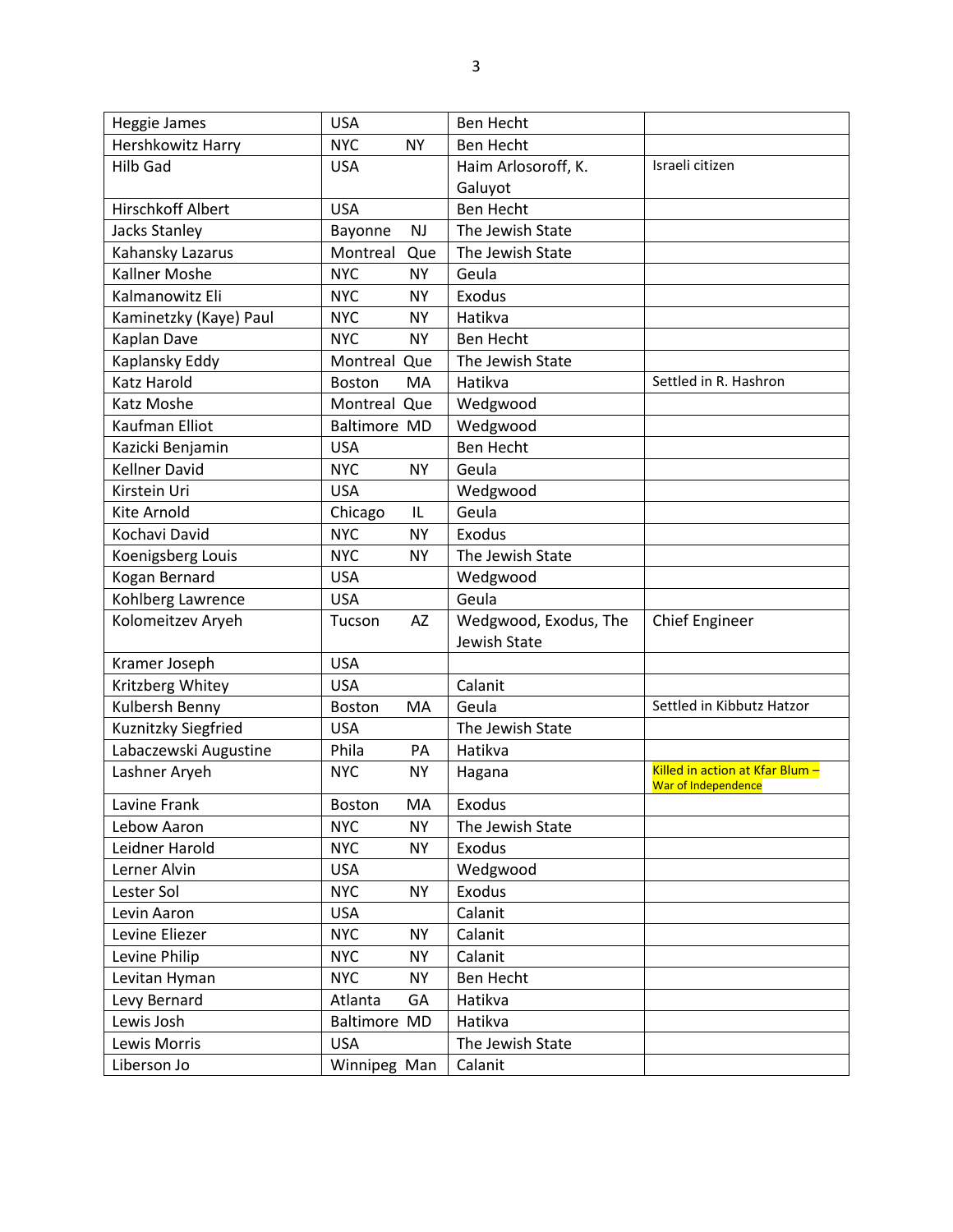| Lichtman Jacob (Gerry)  | <b>NYC</b>    | <b>NY</b> | Wedgwood                  | Officer in US Merchant                                                 |
|-------------------------|---------------|-----------|---------------------------|------------------------------------------------------------------------|
|                         |               |           |                           | Marine, Captain of                                                     |
|                         |               |           |                           | Wedgwood                                                               |
| Liebman Marvin          | <b>NYC</b>    | <b>NY</b> | Ben Hecht                 |                                                                        |
| Liliby Hakun            | <b>USA</b>    |           | <b>Ben Hecht</b>          |                                                                        |
| Linsky Baruch           | Phila         | PA        | Haim Arlosoroff           | Killed in defense of K. Hulda<br>$-26/5/48$                            |
| Lipshutz David          | <b>NYC</b>    | <b>NY</b> | Geula                     |                                                                        |
| Littwin Wallace         | <b>NYC</b>    | <b>NY</b> | <b>Ben Hecht</b>          |                                                                        |
| Livingston David        | <b>NYC</b>    | <b>NY</b> | Haim Arlosoroff, Atzmaut  | Presumed Dead in the War of<br>Independence                            |
| Livni Avi               | <b>NYC</b>    | <b>NY</b> | Exodus, Atzmaut           | Settled at Kibbutz Barkai                                              |
| <b>Lombard Daniel</b>   | L A           | CA        | Geula                     |                                                                        |
| Lowenthal David         | Pittsburg     | PA        | Exodus, K. Galutot        |                                                                        |
| Luce Norman             | <b>USA</b>    |           | Ben Hecht                 |                                                                        |
| Lutz Abbot              | <b>NYC</b>    | <b>NY</b> | <b>Exodus</b>             |                                                                        |
| <b>Malik Louis</b>      | <b>USA</b>    |           | <b>Exodus</b>             |                                                                        |
| Malkin (Ostrov) Aryeh   | <b>NYC</b>    | <b>NY</b> | Wedgwood                  | Settled at K. Ein Dor                                                  |
| Maltese Danny           | <b>NYC</b>    | <b>NY</b> | The Jewish State, Calanit |                                                                        |
| Mandel Henry            | <b>NYC</b>    | <b>NY</b> | <b>Ben Hecht</b>          |                                                                        |
| Marcus Hans (Sam)       | Phila.        | PA        | Haim Arlosoroff           |                                                                        |
| Margolis Reuven         | <b>USA</b>    |           | Exodus                    |                                                                        |
| Markowitz Louis         | <b>USA</b>    |           | <b>Ben Hecht</b>          |                                                                        |
| Marks Bernard           | <b>USA</b>    |           | Hagana, Exodus            |                                                                        |
| <b>Massey Dave</b>      | <b>NYC</b>    | <b>NY</b> | Calanit                   |                                                                        |
| McDonald Hugh           | <b>Boston</b> | MA        | Hatikva                   |                                                                        |
| Meltzer Irving          | <b>NYC</b>    | <b>NY</b> | The Jewish State          |                                                                        |
| <b>Mendelson Mendel</b> | <b>NYC</b>    | <b>NY</b> | Wedgwood                  | Settled at K. Maayan Baruch                                            |
| Michaeli Kalman         | <b>NYC</b>    | <b>NY</b> | Haim Arlosoroff           |                                                                        |
| Miller Bernard (Dov)    | <b>NYC</b>    | <b>NY</b> | Exodus                    |                                                                        |
| <b>Miller Hans</b>      | <b>USA</b>    |           | Hagana                    |                                                                        |
| <b>Miller Milton</b>    | <b>NYC</b>    | <b>NY</b> | Wedgwood                  |                                                                        |
| Millman David           | Phila.        | PA        | <b>Exodus</b>             |                                                                        |
| Millman William         | Chelsea       | MA        | Exodus                    |                                                                        |
| <b>Mills Dov</b>        | <b>USA</b>    |           | <b>Exodus</b>             |                                                                        |
| Mittelman Phillip       | <b>USA</b>    |           | Wedgwood                  |                                                                        |
| Molofsky Donald (Donny) | Baltimore MD  |           | Kibbutz Galuyot, Exodus   | His name has been<br>misspelled in various places<br>as Malovsky Danny |
| Monash Harold (Tzvi)    | <b>NYC</b>    | <b>NY</b> | Hagana                    | <b>Killed in War of</b><br>Independence 23.4.48                        |
| Morgan Evan J. (Capt.)  | <b>USA</b>    |           | Geula, The Jewish State   |                                                                        |
| Myers Chaim             | <b>NYC</b>    | <b>NY</b> | Tel Chai                  | Settled at K. Shoval                                                   |
| Nachlieli Yaakov        |               |           | Yucatan                   |                                                                        |
| Nadler Nat              | <b>NYC</b>    | <b>NY</b> | Exodus                    |                                                                        |
| Naftal Al               | <b>NYC</b>    | <b>NY</b> | Exodus                    |                                                                        |
| Nemoff Alexander        | Detroit       | MI        | Hatikva                   |                                                                        |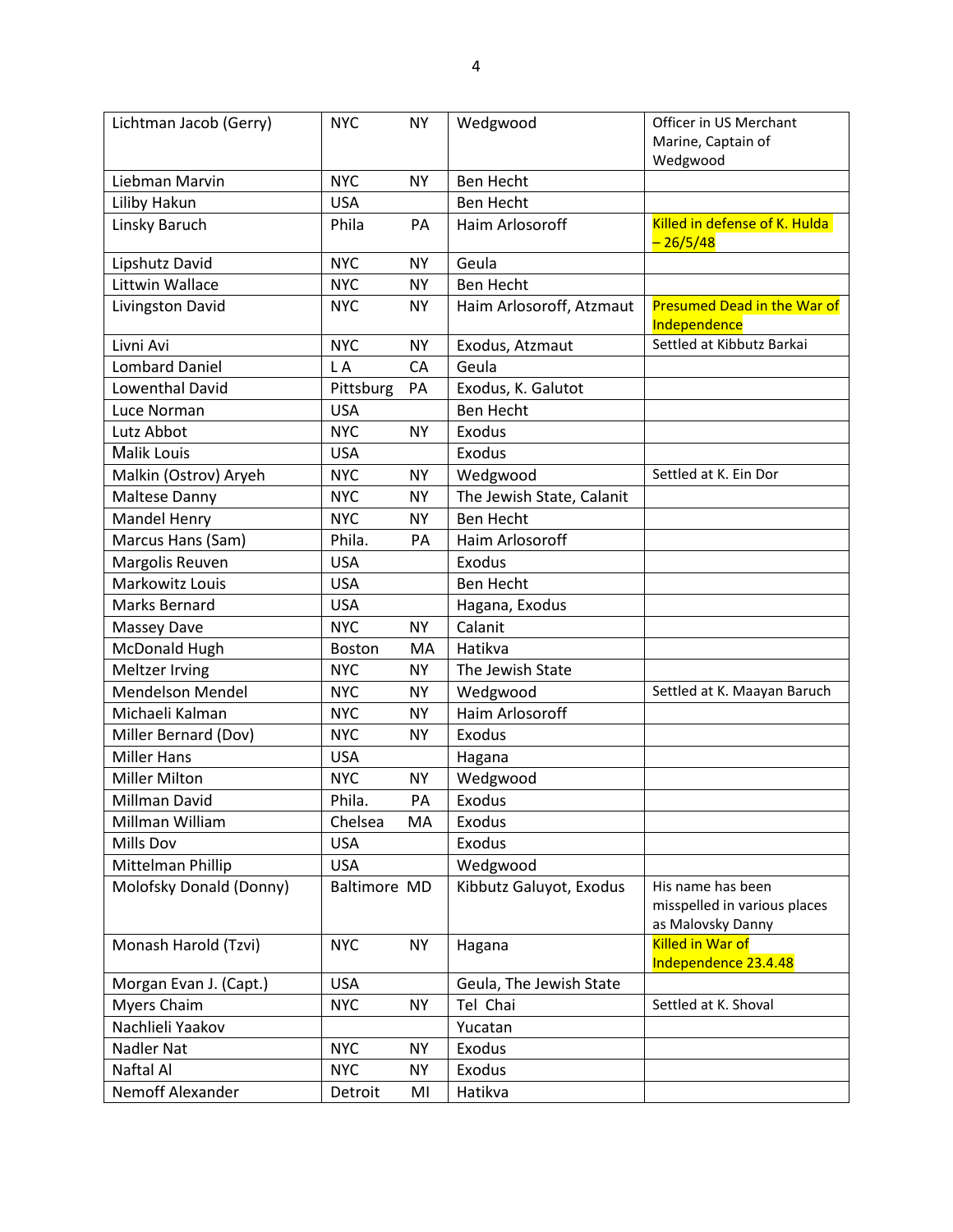| Newman Ben                 | Rochester NY            | Calanit                    |                                            |
|----------------------------|-------------------------|----------------------------|--------------------------------------------|
| Newman Yerachmiel          | Rochester NY            | Haim Arlosoroff            | Lived at K. Ein Dor for many<br>years      |
| Nicolai Robert             | Chicago<br>IL           | <b>Ben Hecht</b>           |                                            |
| Nieder Bailey              | Seattle<br><b>WA</b>    | Geula                      |                                            |
| Ocopnick Ben               | Toronto<br>Ont          | Haim Arlosoroff            |                                            |
| Patzert Rudolph            | <b>NYC</b><br><b>NY</b> | Geula                      |                                            |
| Pekofsky Samuel            | <b>NYC</b><br><b>NY</b> | Haim Arlosoroff            |                                            |
| Peretz(Moskowitz)Menachem  | Milwaukee WI            | Hagana                     | Settled at K. Ein Dor                      |
| Perlstein Mike             | Phila<br>PA             | Hatikva                    |                                            |
| Phillips Adrian            | <b>NYC</b><br><b>NY</b> | Hatikva                    |                                            |
| Pleet Yaakov               | Ottawa<br>Ont           | Wedgwood                   |                                            |
| Podolin Sy                 | <b>USA</b>              | Calanit                    |                                            |
| Pomerantz Chaim            | Montreal Que            | Wedgwood                   |                                            |
| Potashnik Albert           | <b>Boston</b><br>MA     | Haim Arlosoroff            |                                            |
| Prager Leonard             | Phila<br>PA             | Calanit                    |                                            |
| Rabinovitch Isidore        | <b>NYC</b><br><b>NY</b> | The Jewish State           |                                            |
| <b>Rattner Charles</b>     | <b>USA</b>              | Wedgwood                   |                                            |
| Rauff Zeev                 | E. NY<br><b>NJ</b>      | Wedgwood                   | Settled at K. Ein Dor                      |
| Rav Tzvi                   | Chicago<br>IL           | Haim Arlosoroff            |                                            |
| <b>Reich Phillip</b>       | <b>USA</b>              | Wedgwood                   |                                            |
| Reuben Arnold              | <b>NYC</b><br><b>NY</b> | Hatikva                    |                                            |
| <b>Rifkin Shepard</b>      | <b>NYC</b><br><b>NY</b> | <b>Ben Hecht</b>           |                                            |
| <b>Ritzer Stanley</b>      | <b>NYC</b><br><b>NY</b> | Hatikva                    |                                            |
| <b>Rivers Francis</b>      | <b>USA</b>              | Geula                      |                                            |
| <b>Robins Ellis</b>        | <b>Baltimore MD</b>     | Hagana                     |                                            |
| Rofe Roger                 | <b>USA</b>              | Exodus                     |                                            |
| Romero Francisco           | <b>USA</b>              | Geula                      |                                            |
| Rosenberg Marvin           | <b>NYC</b><br><b>NY</b> | Hatikva, Calanit           |                                            |
| Rosenfeld (Vardi) Teddy    | <b>NYC</b><br><b>NY</b> | Exodus, K. Galuyot,        | Settled in Jeruslam                        |
|                            |                         | Hatikva, Atzmaut,          |                                            |
| Rosenfeld John             | <b>USA</b>              | Geula                      |                                            |
| Rostoker William           | Montreal Que            | Haim Arlosoroff, K.        |                                            |
|                            |                         | Galuyot                    |                                            |
| Rotenberg Abe              | <b>NYC</b><br><b>NY</b> | Calanit                    |                                            |
| Rotman Jack                | <b>USA</b>              | Kefalos - Radio Oper., IAF | Killed in airplane accident<br>31.12.48    |
| Rotter Leonard             | L A<br>CA               | Geula                      |                                            |
| Rubenstein Gerald          | <b>Baltimore MD</b>     | Hatikva                    |                                            |
| Rubin Hyman                | <b>USA</b>              | Wedgwood                   |                                            |
| Rubin Irving               | <b>NYC</b><br><b>NY</b> | Hatikva                    |                                            |
| <b>Rubin Paul</b>          | <b>USA</b>              | <b>Catriel Yaffe</b>       |                                            |
| <b>Schatz Harry Nathan</b> | Milwaukee WI            | Ben Hecht                  |                                            |
| Schelaznitzki Manfred      | Detroit<br>MI           | The Jewish State           |                                            |
| <b>Schiff Reuven</b>       | Toronto<br>Ont          | Geula                      | Killed in action in War of<br>Independence |
| Schiller Shmuel            | <b>USA</b>              | Exodus                     |                                            |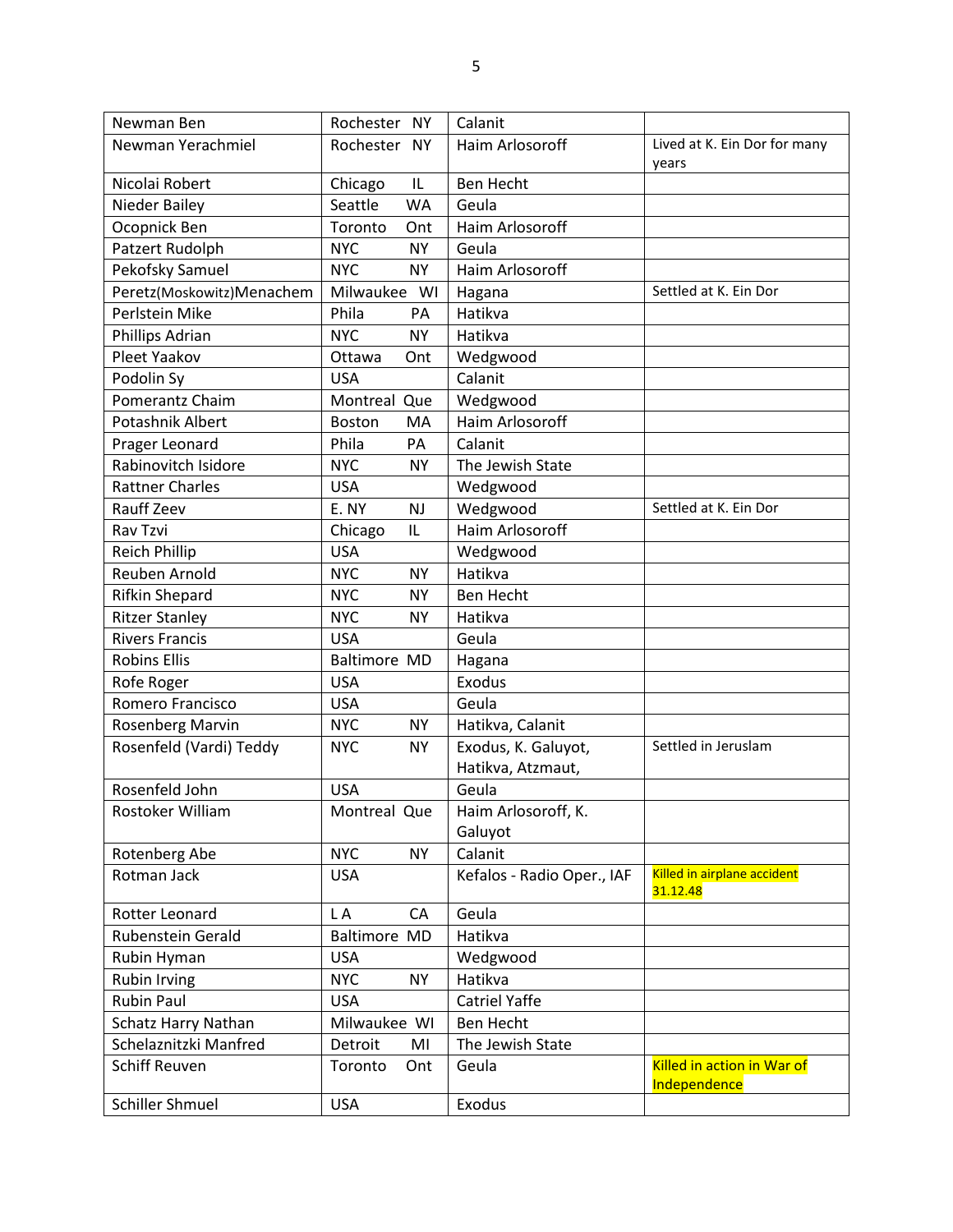| Schindler Ralph          | <b>USA</b>                  | Geula                     |                                                 |
|--------------------------|-----------------------------|---------------------------|-------------------------------------------------|
| Schmetterling Irving     | <b>NYC</b><br><b>NY</b>     | Haim Arlosoroff           |                                                 |
| Schulman Samuel          | <b>NYC</b><br><b>NY</b>     | Atzmaut, K. Galuyot,      |                                                 |
|                          |                             | Exodus                    |                                                 |
| <b>Schwartz Max</b>      | New Haven CT                | Hagana                    |                                                 |
| Sela (Silverman) Yehuda  | <b>NYC</b><br><b>NY</b>     | Hagana                    | Settled in K. Hatzor                            |
| Seligman (Smilanski) Dov | <b>NYC</b><br><b>NY</b>     | Wedgwood                  | Killed in the fields of K. Ein<br>Dor Jan. 1948 |
| Selove Lou               | <b>NYC</b><br><b>NY</b>     | Exodus                    |                                                 |
| Shachori David           | <b>USA</b>                  | Geula                     |                                                 |
| Shankman Israel          | <b>USA</b>                  | The Jewish State          |                                                 |
| Shapiro Aaron            | Newark<br><b>NJ</b>         | Hagana                    |                                                 |
| Sheffi (Shifman) Abe     | <b>NYC</b><br><b>NY</b>     | Hagana                    | Settled in K. Hatzor                            |
| Shlefstein Leo           | <b>Baltimore MD</b>         | Hatikva                   |                                                 |
| Shulman Paul             | Stanford<br><b>CT</b>       | Hagana & Navy HQ          | Settled in Israel                               |
| <b>Shwartz Szulim</b>    | <b>USA</b>                  | Wedgwood                  |                                                 |
| Siegal Abe               | <b>NYC</b><br><b>NY</b>     | Exodus                    |                                                 |
| Siegal Zeev              | Wash<br>DC                  | Exodus                    |                                                 |
| <b>Silver Martin</b>     | <b>NYC</b><br><b>NY</b>     | Calanit                   |                                                 |
| Silverstein Laurence     | <b>NYC</b><br><b>NY</b>     | Hagana                    |                                                 |
| Sklar Lenny              | Boston<br>MA                | Exodus                    |                                                 |
| <b>Sokoloff Moishe</b>   | Toronto                     | Hagana                    |                                                 |
| Solowitz Sholom          | <b>NYC</b><br><b>NY</b>     | Geula                     |                                                 |
| <b>Stanczak Frank</b>    | Camden<br><b>NJ</b>         | Exodus                    |                                                 |
| <b>Starer Reuben</b>     | <b>NYC</b><br><b>NY</b>     | Calanit                   |                                                 |
| Starobinovich Sam        | <b>Baltimore MD</b>         | Hatikva                   |                                                 |
| <b>Styrak Edward</b>     | <b>USA</b>                  | Ben Hecht                 |                                                 |
| Sushman Ben              | Boston<br>MA                | Hagana                    |                                                 |
| Sussman Ben Ami          | <b>USA</b>                  | Geula                     |                                                 |
| <b>Tillow Willie</b>     | MA<br>Boston                | Haim Arlosoroff           |                                                 |
| <b>Toller Archie</b>     | Ottawa<br>Ont               | Calanit                   | Settled in K. Sasa                              |
| <b>Tsuk Phil</b>         | <b>USA</b>                  | Haim Arlosoroff, K.       | Israeli citizen                                 |
|                          |                             | Galuyot                   |                                                 |
| Weingarten Irving        | <b>Buffalo</b><br><b>NY</b> | Kibbutz Galuyot           |                                                 |
| Weingrad Alvin           | Milwaukee WI                | Wedgwood                  |                                                 |
| Weinsaft Harry           | <b>NYC</b><br><b>NY</b>     | Exodus                    |                                                 |
| <b>Weinstein Manny</b>   | Montreal Que                | Hatikva                   |                                                 |
| Weinstein Sy             | <b>USA</b>                  | <b>Exodus</b>             |                                                 |
| Weintraub Sonny          | Baltimore MD                | Hatikva                   |                                                 |
| <b>Weiss Charles</b>     | W. Chester PA               | Atzmaut, K. Galuyot,      |                                                 |
|                          |                             | Hatikva                   |                                                 |
| <b>Weiss Marvin</b>      | <b>NYC</b><br><b>NY</b>     | The Jewish State, Hatikva |                                                 |
| <b>Weiss Mike</b>        | <b>NYC</b><br><b>NY</b>     | Exodus                    |                                                 |
| Weissman Samuel          | Wash<br>DC                  | Wedgwood                  |                                                 |
| Winkler Jack             | <b>USA</b>                  | Ben Hecht                 |                                                 |
| Witenoff Yehuda          | Montreal Que                | Calanit                   | Settled at Kiryat Tivon                         |